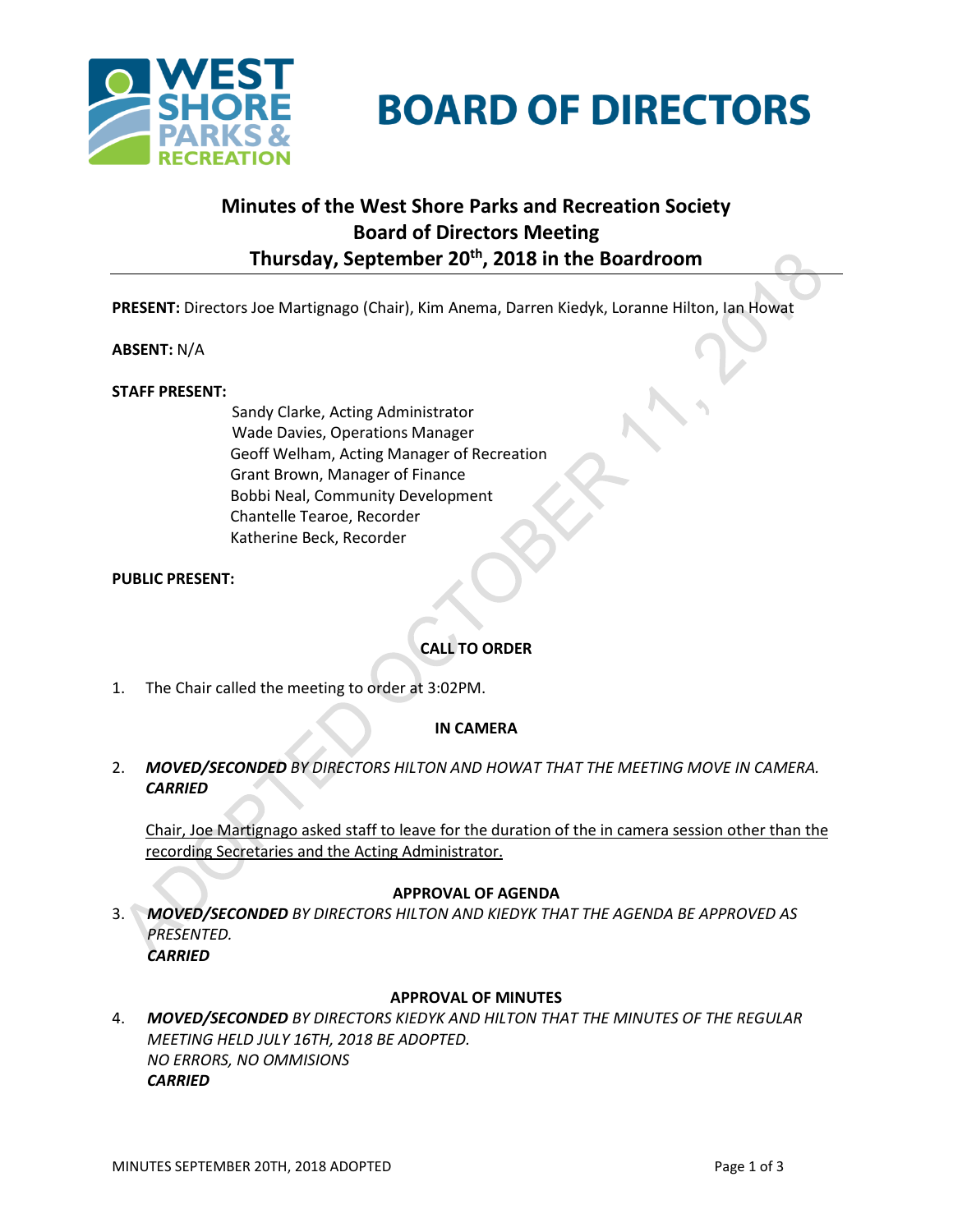#### **PUBLIC PARTICIPATION**

5. N/A

#### **CHAIR'S REMARKS**

6. N/A

#### **STANDING COMMITTEES**

#### 7. **a) Finance**

- Refer to Finance Committee meeting minutes.

#### **b) Strategic Planning**

*Acting Administrator, Sandy Clarke highlighted the following:*

- Staff are continuing to work from the strategic planning document put in place but will wait to report on their work after the consultant is in place and the direction is clarified.

#### **c) Skatepark**

*Community Development Programmer, Bobbi Neal highlighted the following:*

- Bobbi introduced herself and provided the board of directors an overview of the skatepark project to date. A PowerPoint presentation is available if requested.

Discussion was had among the board of directors regarding funding for the project.

**MOVED/SECONDED** BY DIRECTORS HOWAT AND ANEMA THAT THE WESTSHORE SKATEBOARD COALITION BE APPROVED TO SEEK FUNDING FOR THE PROJECT. **CARRIED**

#### **OLD BUSINESS**

8. N/A

#### **NEW BUSINESS**

#### 9. **a) JDF Golf Course Service Review**

*Acting Administrator, Sandy Clarke highlighted the following:*

- A golf pay station for the Juan de Fuca Golf Course will be used during the November to February months to create some operational efficiencies.

**MOVED/SECONDED** BY DIRECTORS ANEMA AND KIEDYK THAT THE REPORT BE RECEIVED AS PRESENTED. **CARRIED**